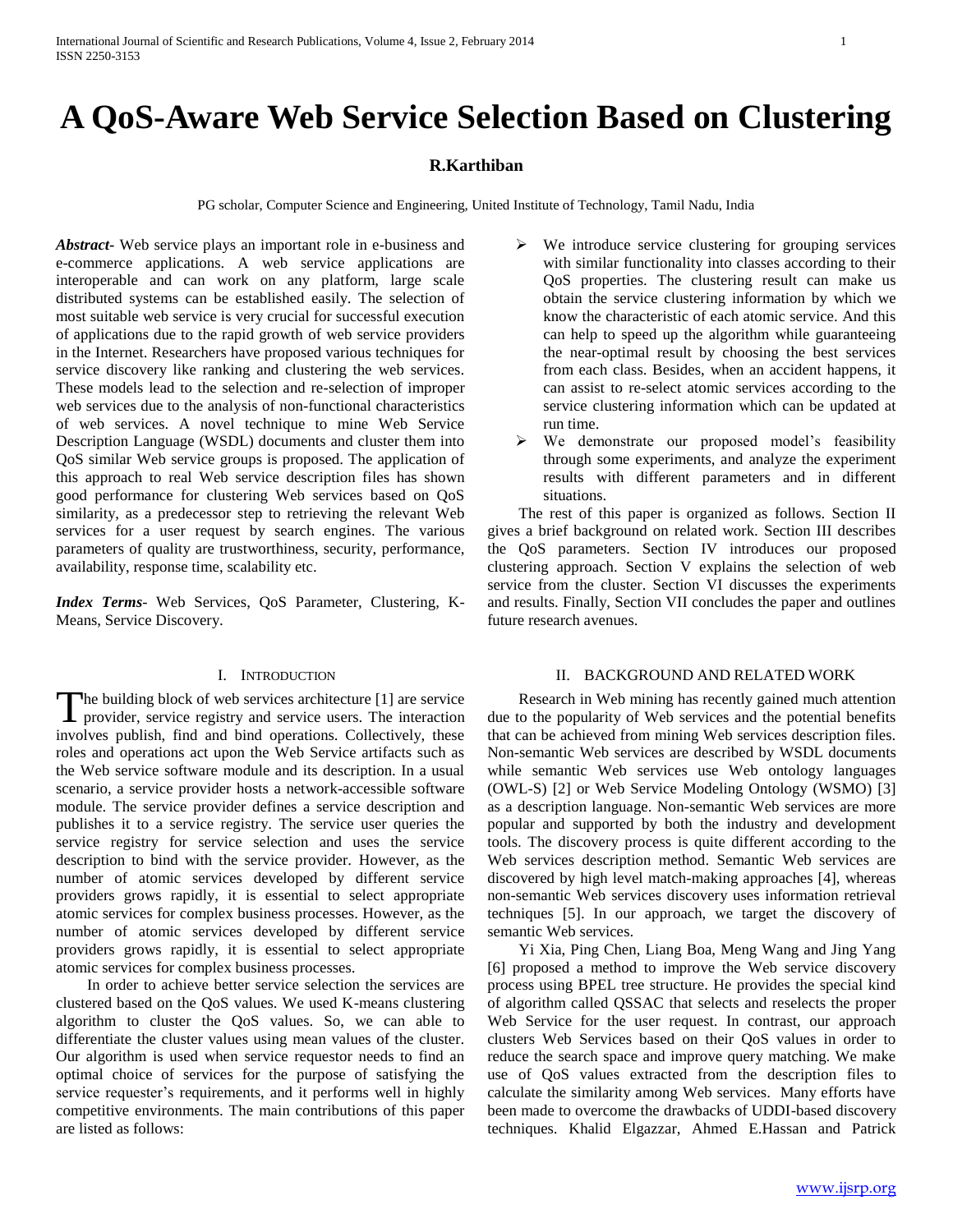Martin [7] propose functionality based discovery mechanisms. Their proposed model follow the K- Means algorithm to cluster the Web Service which useful to bootstrap the Web Service discovery. The application of this approach to real Web service description files has shown good performance for clustering Web services based on function similarity, as a prior step to retrieving the relevant Web services for a user request by search engines.

Rajini Mohana and Deepak Dahiya,. [8] propose an Algorithm for building a rule based model for ranking the web service based on quality of service (QoS) using fuzzy clustering and particle swarm optimization (POS). The number of quality attributes considered for the ranking but PSO reduces the number of rules by removing the rules that are having less weightage and will not affect the system.

 Liu and Wong [9] use a proposal similar to ours and apply text mining techniques to extract features such as service content, context, host name, and name, from Web service description files

in order to cluster Web services. They propose an integrated feature mining and clustering approach for Web services as a predecessor to discovery, hoping to help in building a search engine to crawl and cluster non-semantic Web services. We differ in our choice of features. We believe that the service context and service host name features offer little help in the clustering process. Providers tend to advertise the services they provide on their own website, which means they provide different Web services on the same site. Hence, mining the surrounding Web pages (service context) or considering the host name does not help with the meaning of the Web service, which is not the case in UDDI. In addition, some Web services do not make use of the <documentation> element in the WSDL document, which means there is insufficient information for the content feature.

### III. QOS PARAMETERS

#### **Table-1: QoS Parameter and its units**

| S.No | <b>OoS</b> Attribute<br><b>Name</b> | <b>Description</b>                                                         | Unit               |
|------|-------------------------------------|----------------------------------------------------------------------------|--------------------|
| 1.   | Response Time                       | Maximum or Average Time taken to send a request<br>and receive a response. | ms                 |
| 2.   | Availability                        | Number of successful invocations/total invocations.                        | $\%$               |
| 3.   | Throughput                          | Total Number of invocations for a given period of<br>time.                 | Invokes/<br>second |
| 4.   | Successability                      | Number of response / number of request messages.                           | $\%$               |
| .5.  | Reliability                         | Ratio of the number of error messages to total<br>messages.                | $\%$               |
| 6.   | Latency                             | Time taken for the server to process a given<br>request.                   | ms                 |

 There are some possible QoS metrics such as Performance, dependability, cost and reputation which is relevant to the web services. The performance of a web service represents how fast a service request can be completed. Depending on the stakeholder interests, it can be set to deal with performance such as throughput, response time, execution time and resource utilization. Throughput is the number of completions of web service requests during an observation time interval. Response time is the period of time necessary to complete a web service request. Execution time is the resource time consumed by a web service to process its composing activities. Resource utilization is the percentage of time a resource is busy serving web service activities. The dependability of Web Services is a property that integrates several attributes like reliability, availability and security.

 Reliability represents the ability of a Web Service to perform its required functions under stated conditions for a specified time interval, Availability is the probability that the system is up and security.

 Web service can be provided against payment of a certain amount of money. Usually the price of a Web Services is defined by the provider. The cost may be permanent for each invocation or proportional to the actual service demand to each Web Service method that is used. Providers may also request higher fees for services hosted on better/faster hardware. Reputation reflects a common perception of other WS or customer towards that service. It aggregates the ratings of the given service by other principals. Typically, a reputation would be established from a history of ratings by various parties.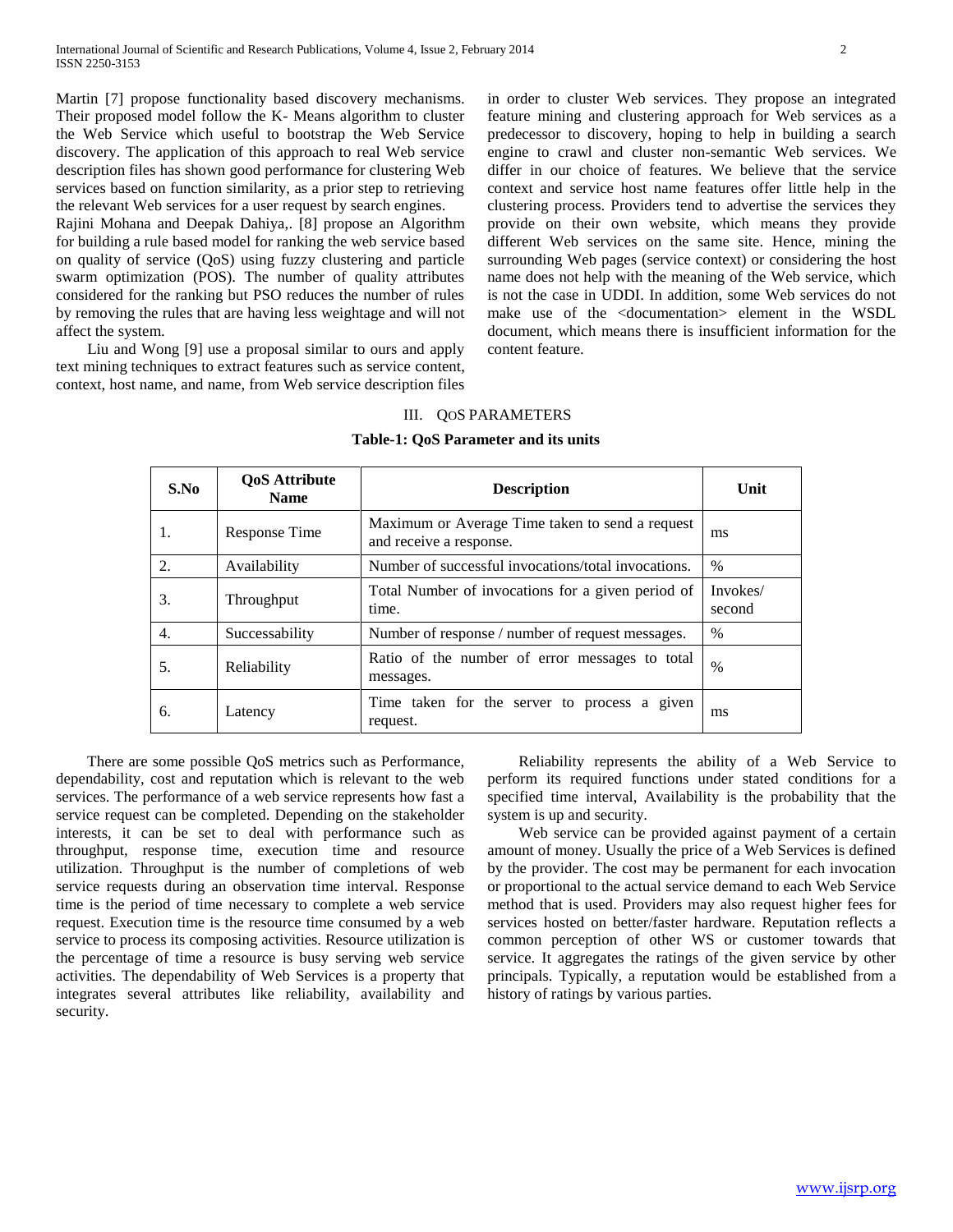## IV. PROPOSED CLUSTERING APPROACH



**Fig-1: Architecture of proposed model**

 Clustering is based on QoS parameters which are requested by the user at the searching time. It significantly increases the performance of service discovery by analysing the best cluster value instead of analysing the huge amount of data. Our proposed model includes the four kinds of steps. They are,

- $\triangleright$  Filtering the web service based on keywords
- Extracting the QoS values from WSDL document
- $\triangleright$  Forming the cluster using the extracted QoS values
- $\triangleright$  Selecting the most suitable web service from the cluster.

 Filtering is the very first step in web service clustering. It parses the WSDL document which contains a web service name and other QoS properties for the specific web service and also it has a URL for the web service. Finally it returns the web services Name which is specified by the user.

 After the filtering process, the web service name will be displayed. The user specified QoS values are retrieved from the WSDL document based on filtered web service names. The retrieved QoS values are clustered using K-Means algorithm. The K-means algorithm proceeds as follows. First, it randomly selects k of the objects, each of which initially represents a cluster mean or center. For each of the remaining objects is assigned to the cluster to which it is the most similar, based on the distance between the object and the cluster mean. It then computes the new mean for each cluster. This process iterates until the criterion function converges. It forms the cluster using the following procedure

Step 1: Make initial guesses for the means  $m_1, m_2, \ldots, m_k$ 

Step 2: Until there are no changes in any mean

Step 2.1: Use the estimated means to classify the samples into clusters

Step 2.2: For i from 1 to k

Replace  $m_i$  with the mean of all of the samples for cluster i

Step 2.3: end for

Step 3: end\_until

The clustered web Services are stored in the intermediate storage area. Which is contains the centroid as mean values of the cluster.

#### V. WEB SERVICES SELECTION

 The ResponseTime QoS attributes comes under the minimization type and the remaining attributes falls under maximization type. If the user request the web service based on ResponseTime, the selection algorithm returns minimum value's URL from the cluster which has minimum centroid value. For the remaining QoS attributes request, the selection algorithm returns maximum value's URL from the cluster which has the maximum centroid value.

 During the Web Service selection the selection algorithm checks for the first request. If the request is fresh then it from the cluster end stores in the intermediate storage area or otherwise the selection algorithm directly goes to the intermediate storage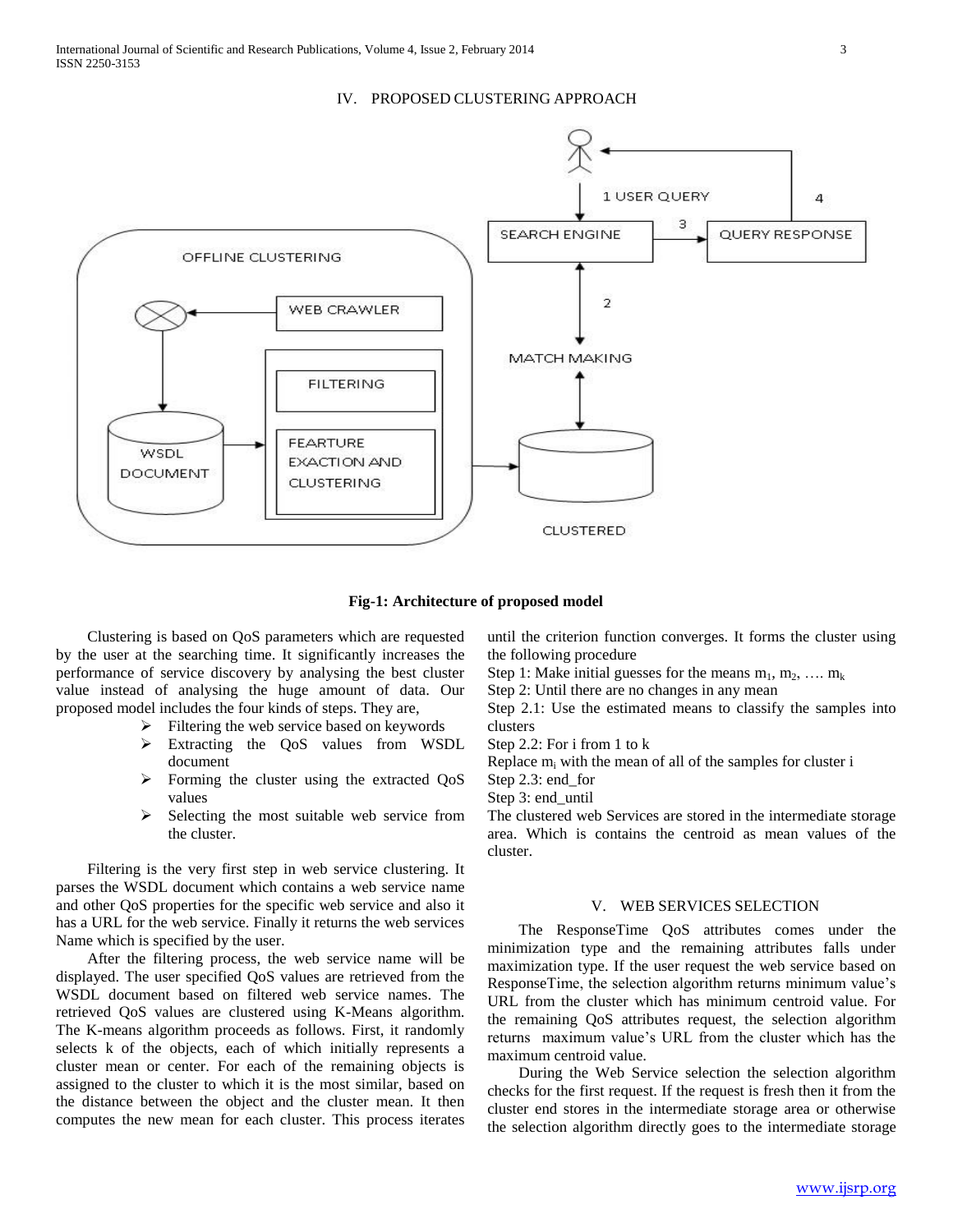International Journal of Scientific and Research Publications, Volume 4, Issue 2, February 2014 4 ISSN 2250-3153

area and analyse the already stored clusters and returns the proper Web Service for the user request and QoS parameter.

# **5.1 Merits of Proposed System**

- $\triangleright$  Returns the correct web service based on requesting QoS attribute
- $\triangleright$  Performance of Web service selection will increase because of intermediate storage area between client and server.
- $\triangleright$  Updations and modifications in the web service will not affect the performance of web service.



**Fig-2: Data flow diagram for proposed model**

# VI. EXPERIMENTS AND RESULTS

 This chapter focuses on the demonstration of the proposed model with single QoS constraint. The demonstration gives the best service from the huge volume of dataset based on QoS parameter. The QoS parameter is specified by the user at searching time. The input dataset for the proposed model contains 2500 records.

 Here, the specified QoS parameters are Availability, Throughput, Successability, Reliability, Latency and ResponseTime. At the same time number of cluster value is also specified by the user.

| <b>Keywords</b> | <b>QoS Parameters</b> | <b>Number of Clusters</b>  |
|-----------------|-----------------------|----------------------------|
| Holiday         | Availability          |                            |
| User            | Throughput            |                            |
| Web             | Successability        | Vary depending on the User |
| Google          | Reliability           |                            |
| Address         | Latency               |                            |